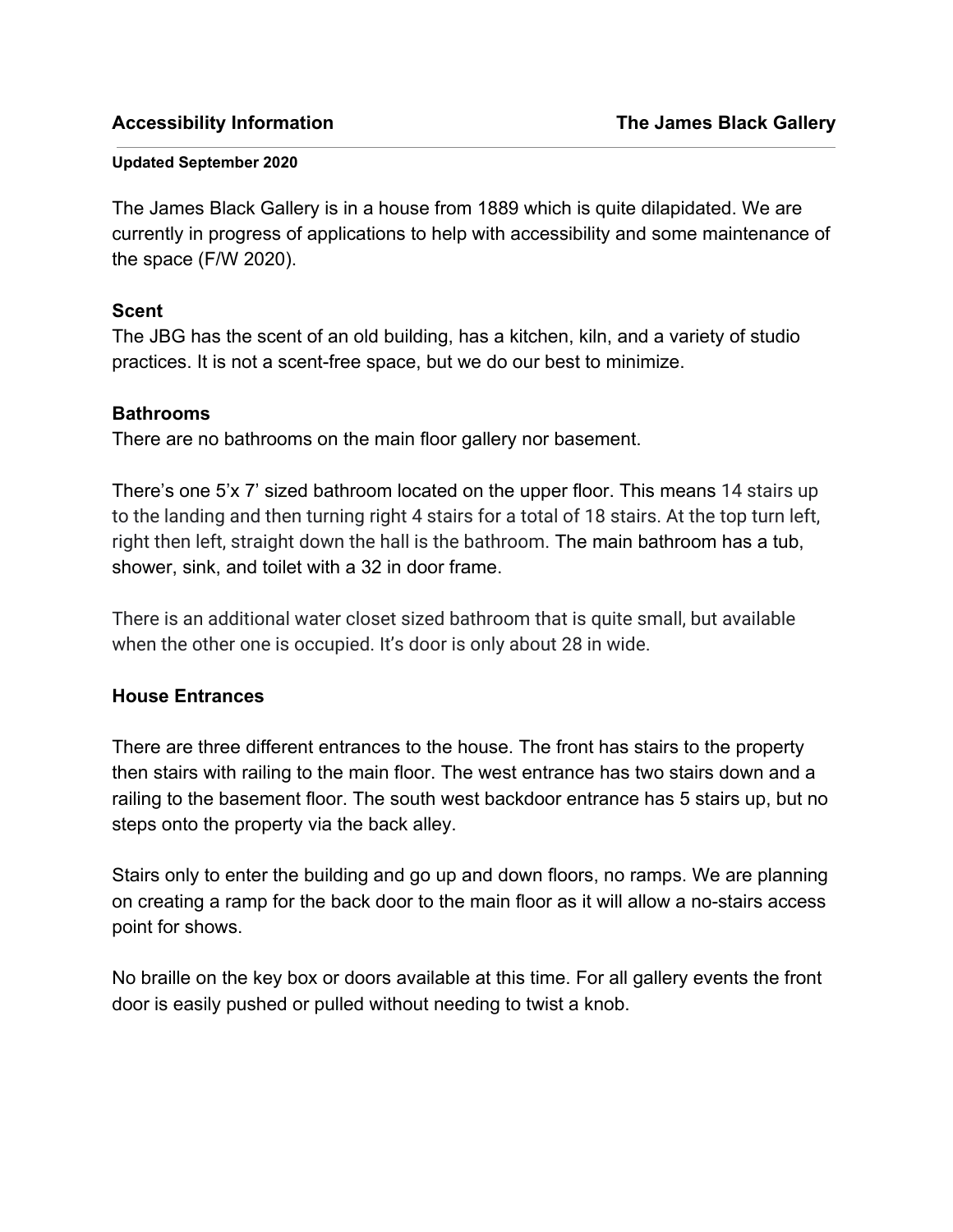### **Stairs**

There are stairs only to enter the building and go up and down floors, no ramps. All stairs have railing except the north front entrance to the property from the sidewalk. The stairs to the top floor has the railing that gets lower on the last four steps.

## Front North Entrance

The stairs from the front north sidewalk is 5 stair steps + 9 walking steps on flat concrete through the yard to 11.5 stairs (.5 is the concrete half step at bottom) then another 6 steps to glass front door that swings inwards. Inside there is a coat rack on left behind the door that does not move. There is railing on both sides of the 11.5 stairs but not the stairs to the property.

## Side West Entrance

Two steps down with a door that swings inwards to the basement floor. Ceilings are on average only 6 feet high with the back storage room being less than 6 feet. There is railing on both sides stepping down.

## Back Entrance

Back steps at south west entrance of back of house is 5 stairs onto platform and 4 steps to door on left, key box does not have braille, is uses a number lock and is located to the east (or right) on the railing. There is railing on the eastern side.

## Stairs to the Top Floor

There are 14 stairs up to the landing and then turning right 4 stairs for a total of 18 stairs. There is railing on the western side of these stairs and it goes lower on the last four steps.

### Stairs to the Bottom floor from Main Floor

Down the hallway from the front entrance there is a door to the left. From the back entrance the hallway door is to the right. The basement has 11 stairs to the bottom and turn left at 2nd to last stair. There is railing on the western side of these stairs.

### **Doorways**

Most doorways are 32 inches wide with the door to the basement and the smaller bathroom being smaller closer to 28.